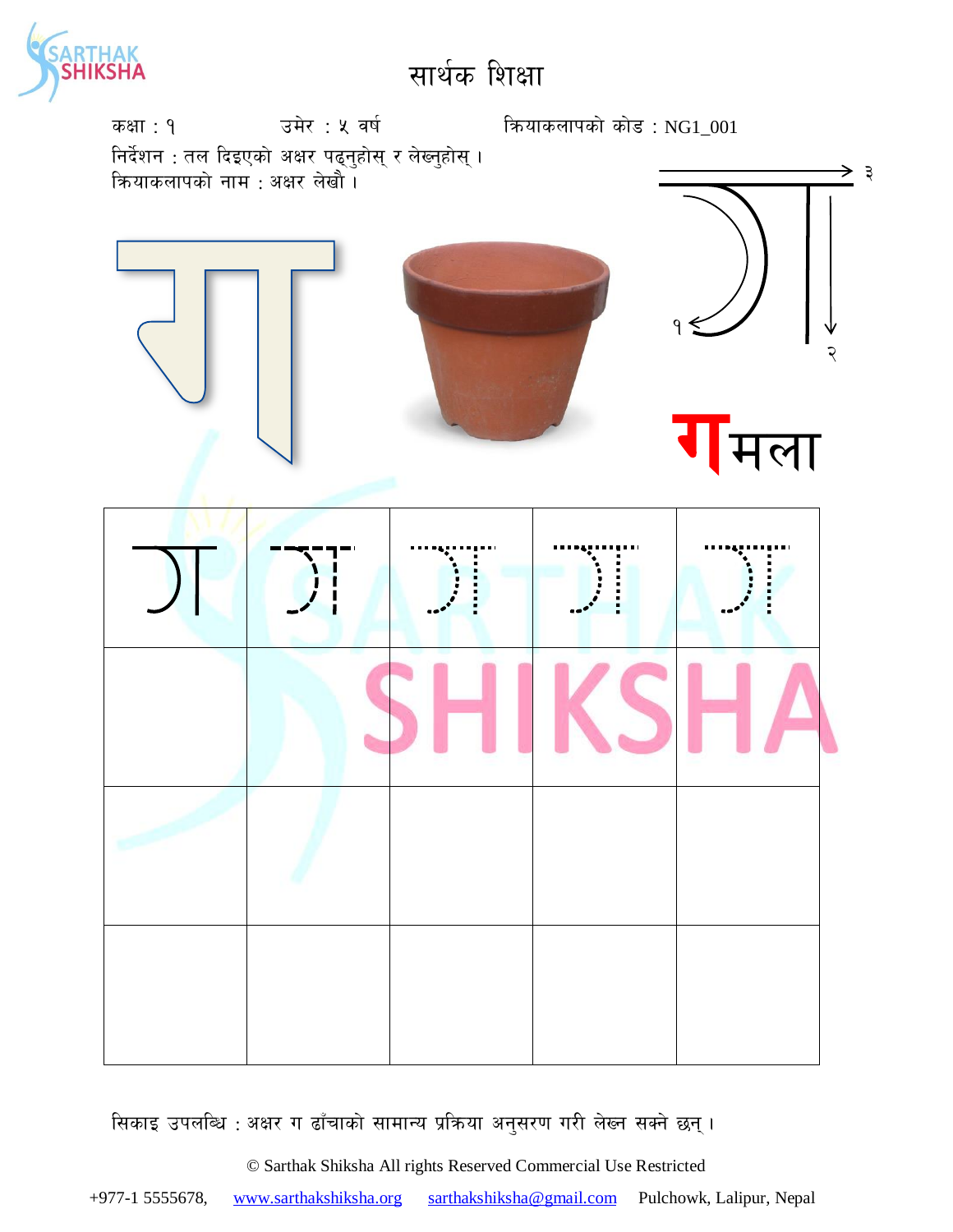



सिकाइ उपलब्धि : अक्षर म ढाँचाको सामान्य प्रक्रिया अनुसरण गरी लेख्न सक्ने छन्।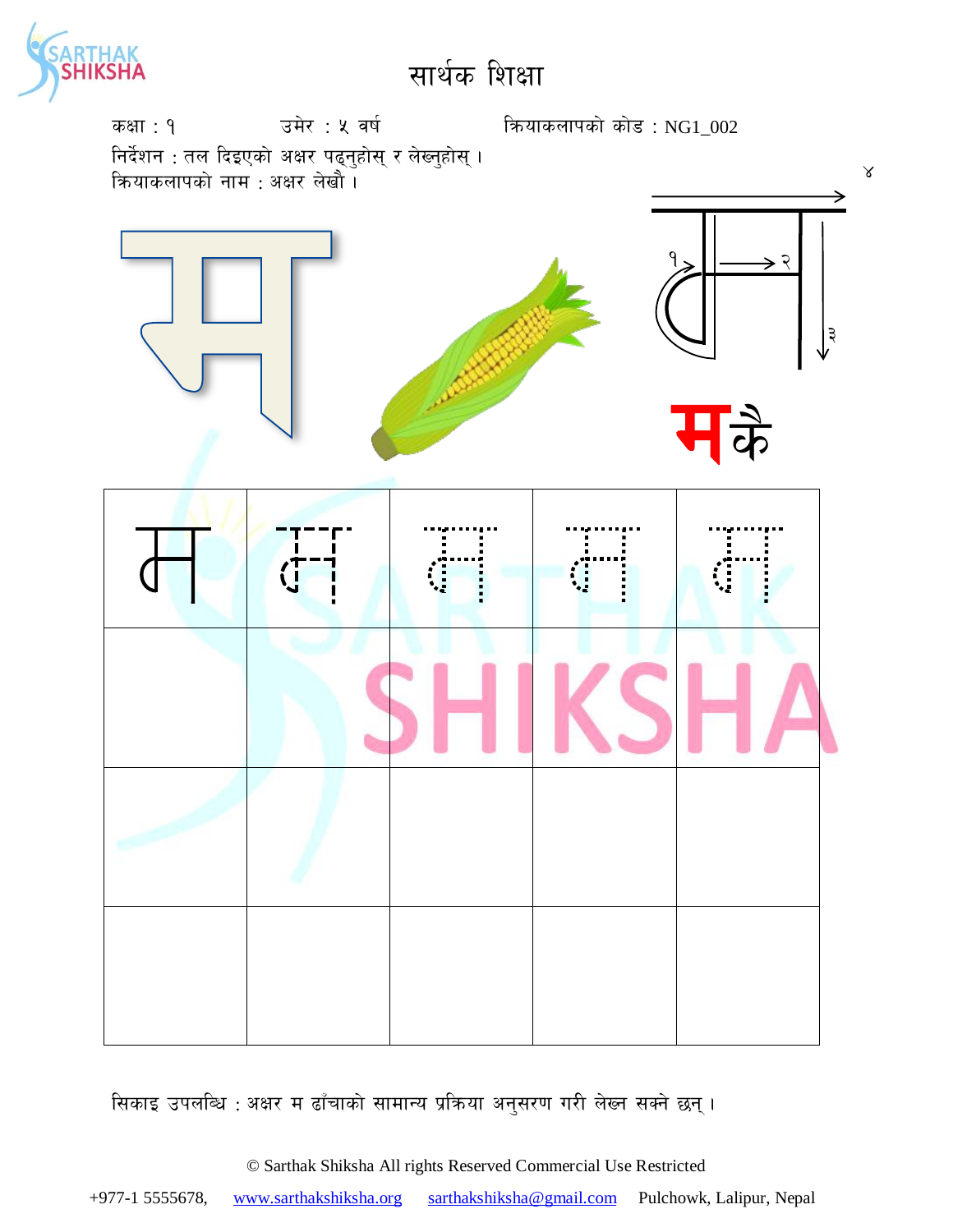



सिकाइ उपलब्धि : अक्षर भ ढाँचाको सामान्य प्रक्रिया अनुसरण गरी लेख्न सक्ने छन्।